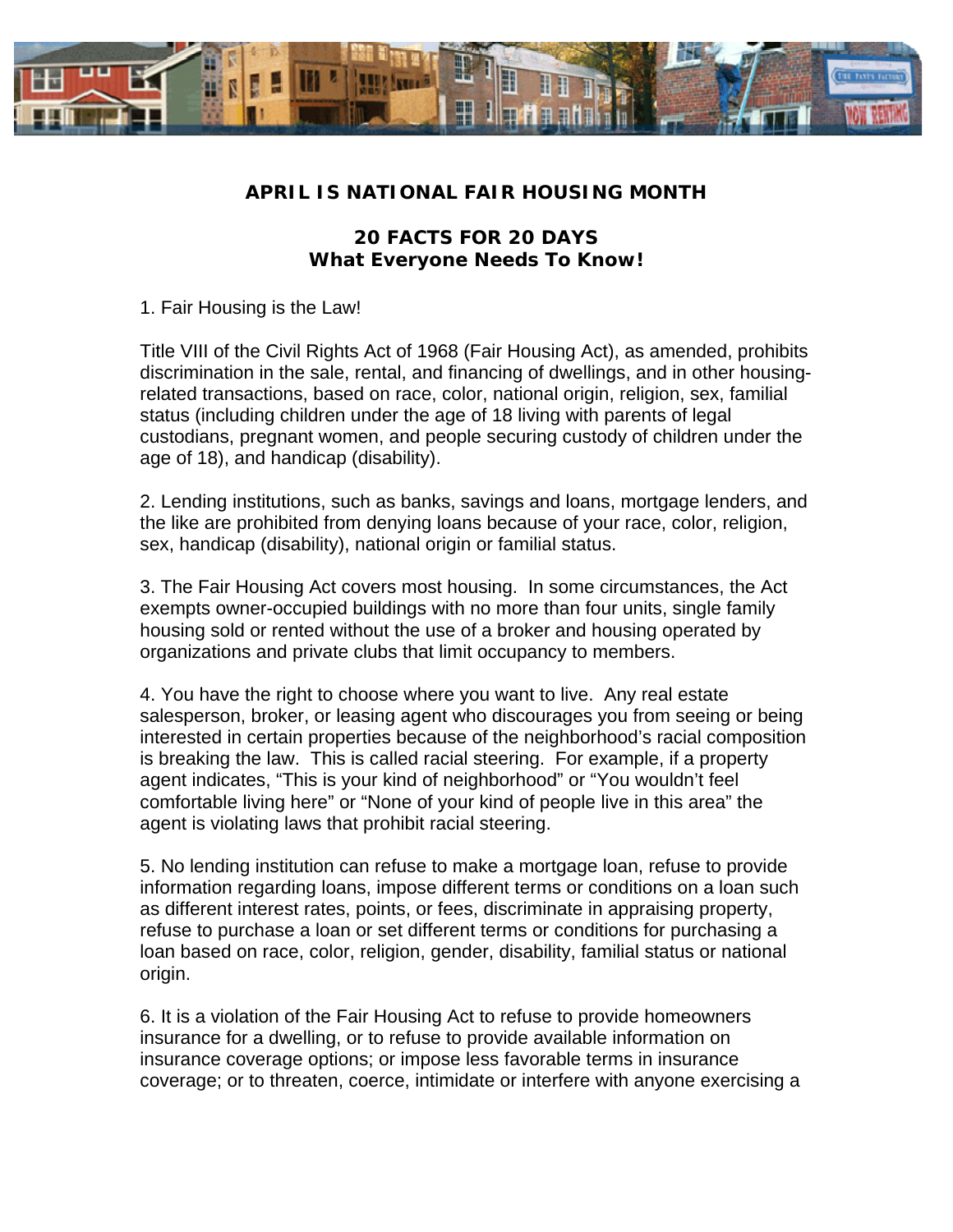fair housing right or assisting others who exercise that right because of race, color, religion, gender, disability, familial status or national origin.

7. It is a violation of the Fair housing Act to make, print or publish any statement, in connection with the provision of homeowners insurance coverage or the sale or rental of housing that indicates a preference, limitation or discrimination based on race, color, religion, gender, disability, familial status or national origin.

8. A person having a documented physical or mental disability (including impairments, cancer, chronic mental illness, AIDS, AIDS Related Complex or mental retardation) that substantially limits one or ore major life activities, a landlord may not refuse to let that person make reasonable modifications to a dwelling or common use areas, at the tenants expense, if necessary for the disabled person to fully use the housing. Nor can the landlord refuse to make reasonable accommodations in rules, policies, practices or services if necessary for the disabled person to use the housing on an equal basis with non-disabled persons.

9. The Fair Housing Act makes it unlawful to discriminate against a person whose household includes one or more children under the age of 18 (familial status). Familial status protection covers households in which one or more minor children live with a parent, a person with legal custody, pregnant women, any person in the process of securing legal custody or an adult with a parent's written permission to serve as guardian of minor children.

10. The Fair Housing Act makes it unlawful to retaliate against a person, forcing that person to suffer a financial loss (employment, housing or realtor's commission) because that person sales, rents or offers to sell or rent a dwelling to a family with minor children; or retaliates against a person who negotiates, or attempts to negotiate the sale or rental of a dwelling to a family with minor children (*additional familial status protection).* 

Note: some senior housing is exempt from liability for familial status discrimination. Exempt senior housing facilities or communities can lawfully refuse to sell or rent dwellings to families with minor children or may impose different terms and conditions of residency for families with minor children.

11. The Fair Housing Act makes it unlawful to deny any person access to, or membership of or participation in, any organization, facility or service (such as multiple listing services) related to the sale or rental of dwellings, or discriminate against any person in the terms or conditions of such access, membership or participation.

12. The South Carolina Human Affairs Commission is certified by The US Department of Housing and Urban Development to enforce the Fair Housing Act. The Human Affairs Commission is the only agency in the Midlands other than